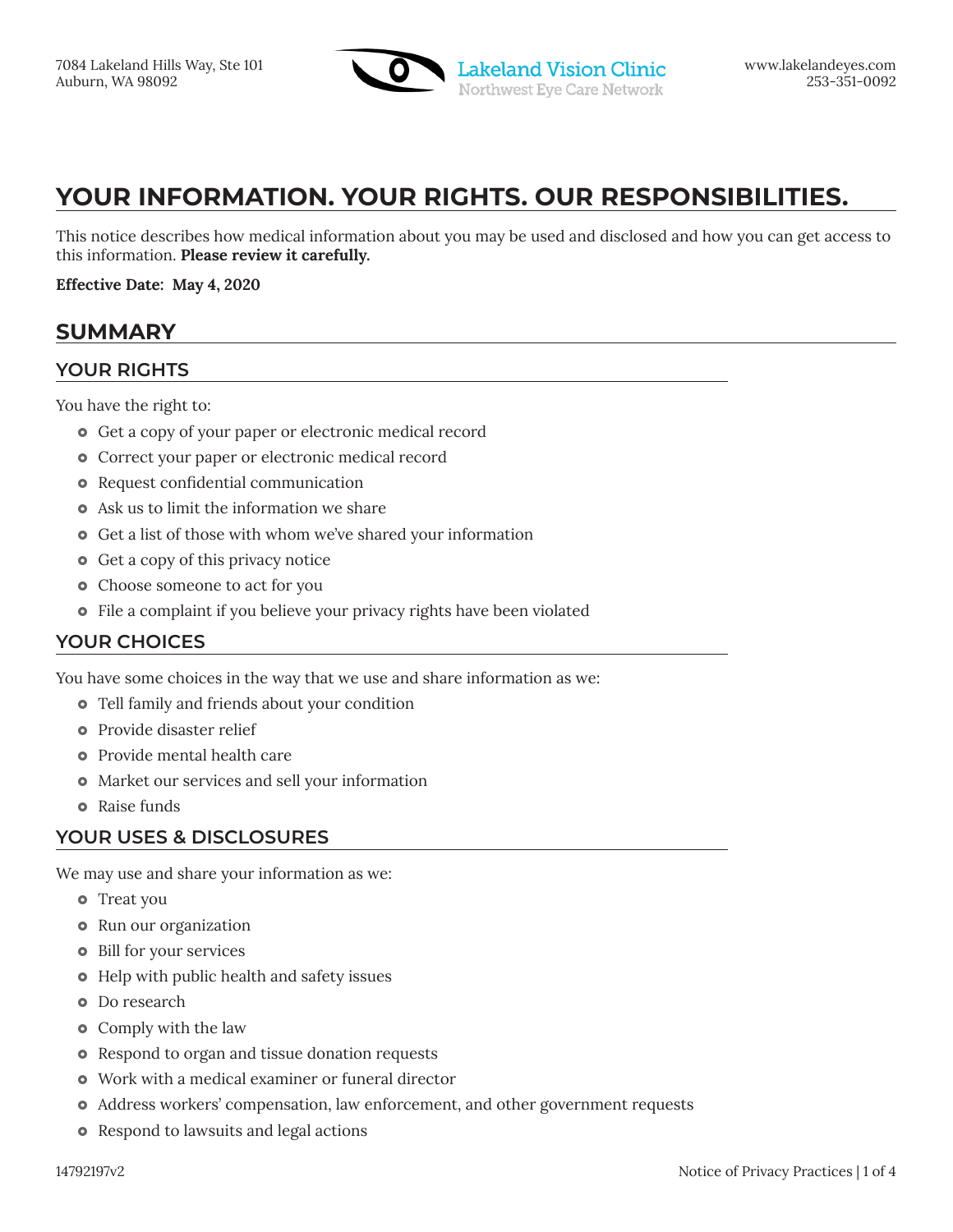

# **YOUR RIGHTS**

**When it comes to your health information, you have certain rights.** This section explains your rights and some of our responsibilities to help you.

#### } **Get an electronic or paper copy of your medical record**

- You can ask in writing to see or get an electronic or paper copy of your medical record and other health information we have about you. Ask us how to do this.
- We will provide a copy or a summary of your health information, usually within 30 days of your request. We may charge a reasonable, cost-based fee.

#### } **Ask us to correct your medical record**

- You can ask us in writing to correct health information about you that you think is incorrect or incomplete. Ask us how to do this.
- We may say "no" to your request, but we'll tell you why in writing within 60 days.

### } **Request confidential communications**

- You can ask us in writing to contact you in a specific way (for example, home or office phone) or to send mail to a different address. Ask us how to do this.
- We will say "yes" to all reasonable requests.

#### } **Ask us to limit what we use or share**

- You can ask us in writing not to use or share certain health information for treatment, payment, or our operations. We are not required to agree to your request, and we may say "no" if it would affect your care.
- If you pay for a service or health care item out-of-pocket in full, you can ask us not to share that information for the purpose of payment or our operations with your health insurer. We will say "yes" unless a law requires us to share that information.

#### } **Get a list of those with whom we've shared information**

- You can ask in writing for a list (accounting) of the times we've shared your health information for six years prior to the date you ask, who we shared it with, and why.
- $\bullet$  We will include all the disclosures except for those about treatment, payment, and health care operations, and certain other disclosures (such as any you asked us to make). We'll provide one accounting a year for free but will charge a reasonable, cost-based fee if you ask for another one within 12 months.

#### } **Get a copy of this privacy notice**

• You can ask for a paper copy of this notice at any time, even if you have agreed to receive the notice electronically. We will provide you with a paper copy promptly.

#### } **Choose someone to act for you**

- If you have given someone medical power of attorney or if someone is your legal guardian, that person can exercise your rights and make choices about your health information.
- $\bullet$  We will make sure the person has this authority and can act for you before we take any action.

### } **File a complaint if you feel your rights are violated**

- You can complain if you feel we have violated your rights by sending a letter to  $\leq$ Practice Name>> Attn: Practice Manager <<Address>>, <<City>>, <<State>> <<Zip>>.
- You can file a complaint with the U.S. Department of Health and Human Services Office for Civil Rights by sending a letter to 200 Independence Avenue, S.W., Washington, D.C. 20201, calling 1-877-696-6775, or visiting www.hhs.gov/ocr/privacy/hipaa/complaints/.
- $\bullet$  We will not retaliate against you for filing a complaint.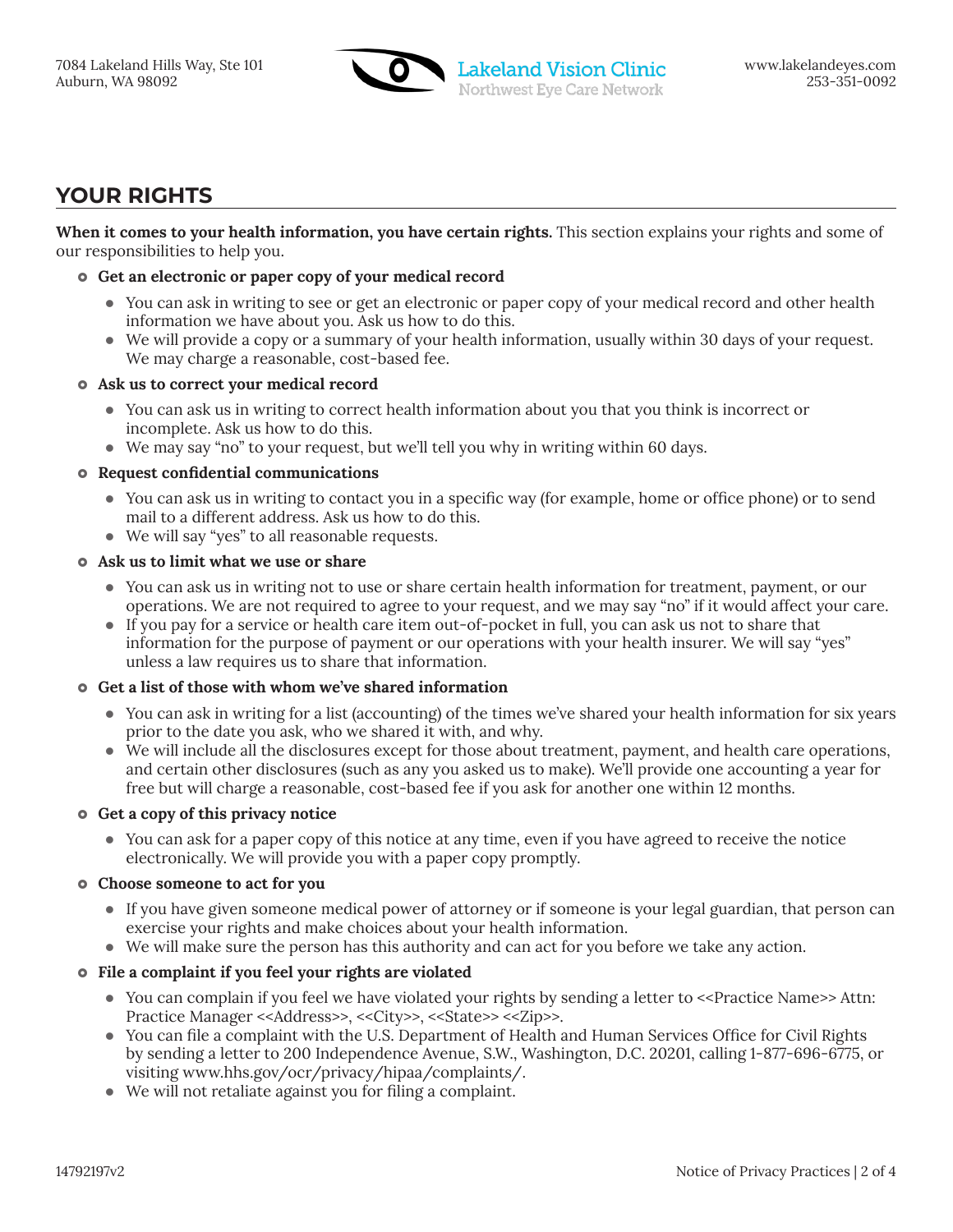

# **YOUR CHOICES**

**For certain health information, you can tell us your choices about what we share.** If you have a clear preference for how we share your information in the situations described below, talk to us. Tell us what you want us to do, and we will follow your instructions.

#### } **In these cases, you have both the right and choice to tell us to:**

- Share information with your family, close friends, or others involved in your care
- Share information in a disaster relief situation
- If you are not able to tell us your preference, for example if you are unconscious, we may go ahead and share *your information if we believe it is in your best interest. We may also share your information when needed to lessen a serious and imminent threat to health or safety.*
- } **In these cases we never share your information unless you give us written permission:**
	- Marketing purposes
	- $\bullet$  Sale of your information
	- Most sharing of psychotherapy notes

#### } **In the case of fundraising:**

- You can ask us in writing to contact you in a specific way (for example, home or office phone) or to send mail to a different address. Ask us how to do this.
- We will say "yes" to all reasonable requests.
- } **Ask us to limit what we use or share**
	- We may contact you for fundraising efforts, but you can tell us not to contact you again

## **OUR USES & DISCLOSURES**

#### **How do we typically use or share your health information?**

We typically use or share your health information in the following ways.

- } **Treat you**
	- $\bullet$  We can use your health information and share it with other professionals who are treating you.
	- **Example:** A doctor treating you for an injury asks another doctor about your overall health condition.

#### $\circ$  Run our organization

- We can use and share your health information to run our practice, improve your care, and contact you when necessary.
- **Example:** We use health information about you to manage your treatment and services.

#### } **Bill for your services**

- We can use and share your health information to bill and get payment from health plans or other entities.
- **Example:** We give information about you to your health insurance plan so it will pay for your services.

#### **How else can we use or share your health information?**

We are allowed or required to share your information in other ways – usually in ways that contribute to the public good, such as public health and research. We have to meet many conditions in the law before we can share your information for these purposes. For more information see:

www.hhs.gov/ocr/privacy/hipaa/understanding/consumers/index.html.